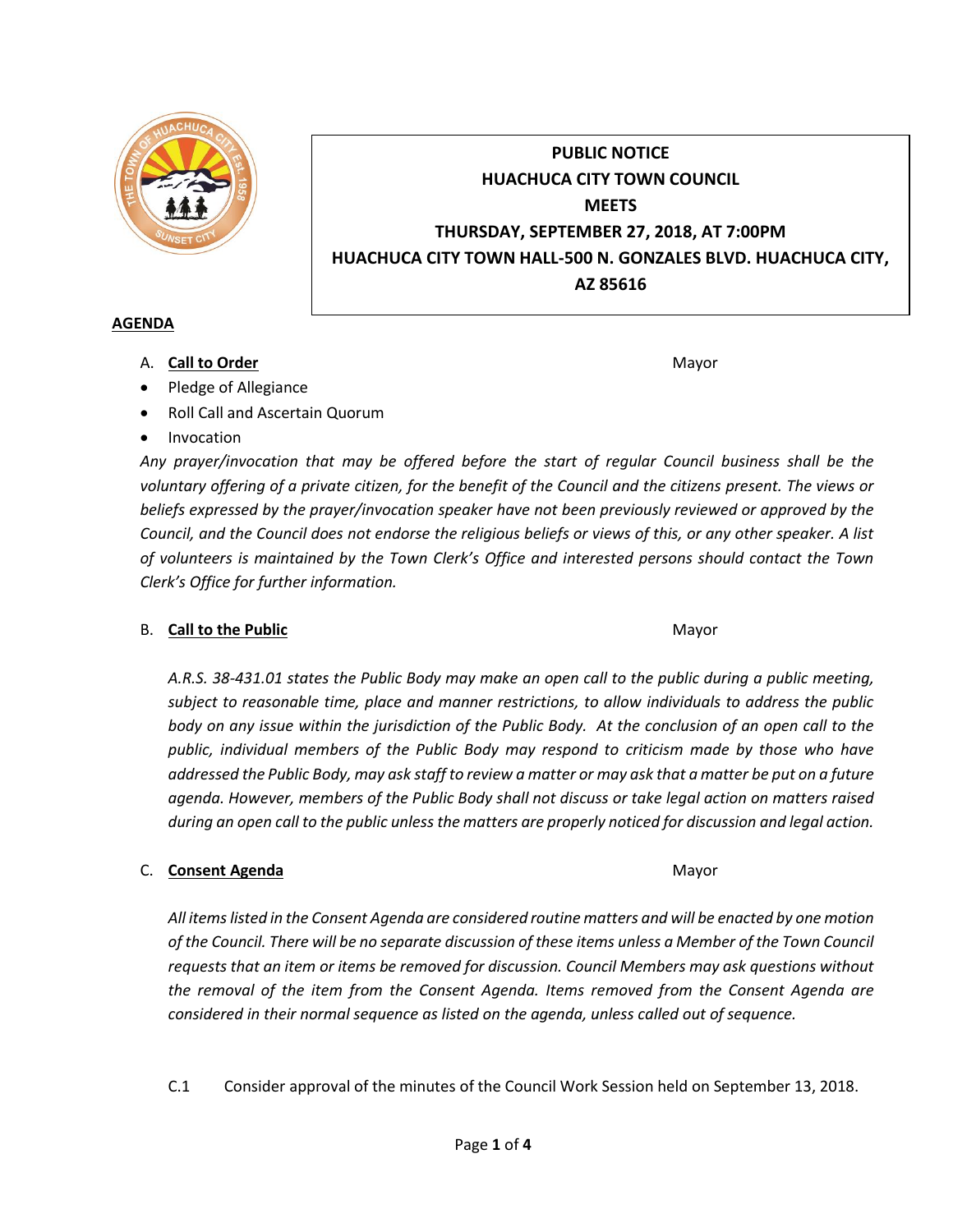- C.2 Consider approval of the minutes of the Regular Council Meeting held on September 13, 2018.
- C.3 Consider approval of the minutes of the Executive Session held on September 13, 2018.
- C.4 Consider approval of the Payment Approval Report in the amount of \$ **94,504.48**
- C.5 Acceptance of Mary Coon's resignation from the Parks and Recreation Commission
- C.6 Approval of Surplus Items
	- A. Scissor Lift-Public Works
	- B. Generator

### D. **Unfinished Business before the Council** Mayor

*Public comment will be taken at the beginning of each agenda item, after the subject has been announced by the Mayor and explained by staff. Any citizen who wishes, may speak one time for five minutes on each agenda item before or after Council discussion. Questions from Council Members, however, may be directed to staff or a member of the public through the Mayor at any time.*

#### E. **New Business before the Council** Mayor

*Public comment will be taken at the beginning of each agenda item, after the subject has been announced by the Mayor and explained by staff. Any citizen who wishes, may speak one time for five minutes on each agenda item before or after Council discussion. Questions from Council Members, however, may be directed to staff or a member of the public through the Mayor at any time.*

- E.1 Discussion and/or Action [Manager Williams]: Monthly Budget Update Report presentation by Spencer Forsberg of Haymore and Forsberg, C.P.A.
- E.2 Discussion and/or Action [Manager Williams] Council Staff Direction to Transfer \$166,801.29 from Wells Fargo Savings A/N 1 and Transfer of \$33,198.71 from Wells Fargo Savings A/N 2 to the Town general fund account: for a total transfer from Wells Fargo Savings of \$200,000 as budgeted.
- E3. Discussion and/or Action [Manager Williams]: Consider Adoption of Resolution 2018-29, A RESOLUTION OF THE MAYOR AND TOWN COUNCIL OF THE TOWN OF HUACHUCA CITY, ARIZONA, AUTHORIZING THE TOWN TO ENTER INTO AN INTERGOVERNMENTAL AGREEMENT WITH COCHISE COUNTY FOR OPERATION OF THE HUACHUCA CITY ANIMAL SHELTER.
- E.4 Discussion and/or Action [Chief Thies]: Consider Adoption of Resolution 2018-27, A RESOLUTION OF THE MAYOR AND TOWN COUNCIL OF THE TOWN OF HUACHUCA CITY, ARIZONA, DECLARING AS A PUBLIC RECORD A CERTAIN DOCUMENT KNOWN AS "2018 AMENDMENTS TO TITLE 6 ANIMALS."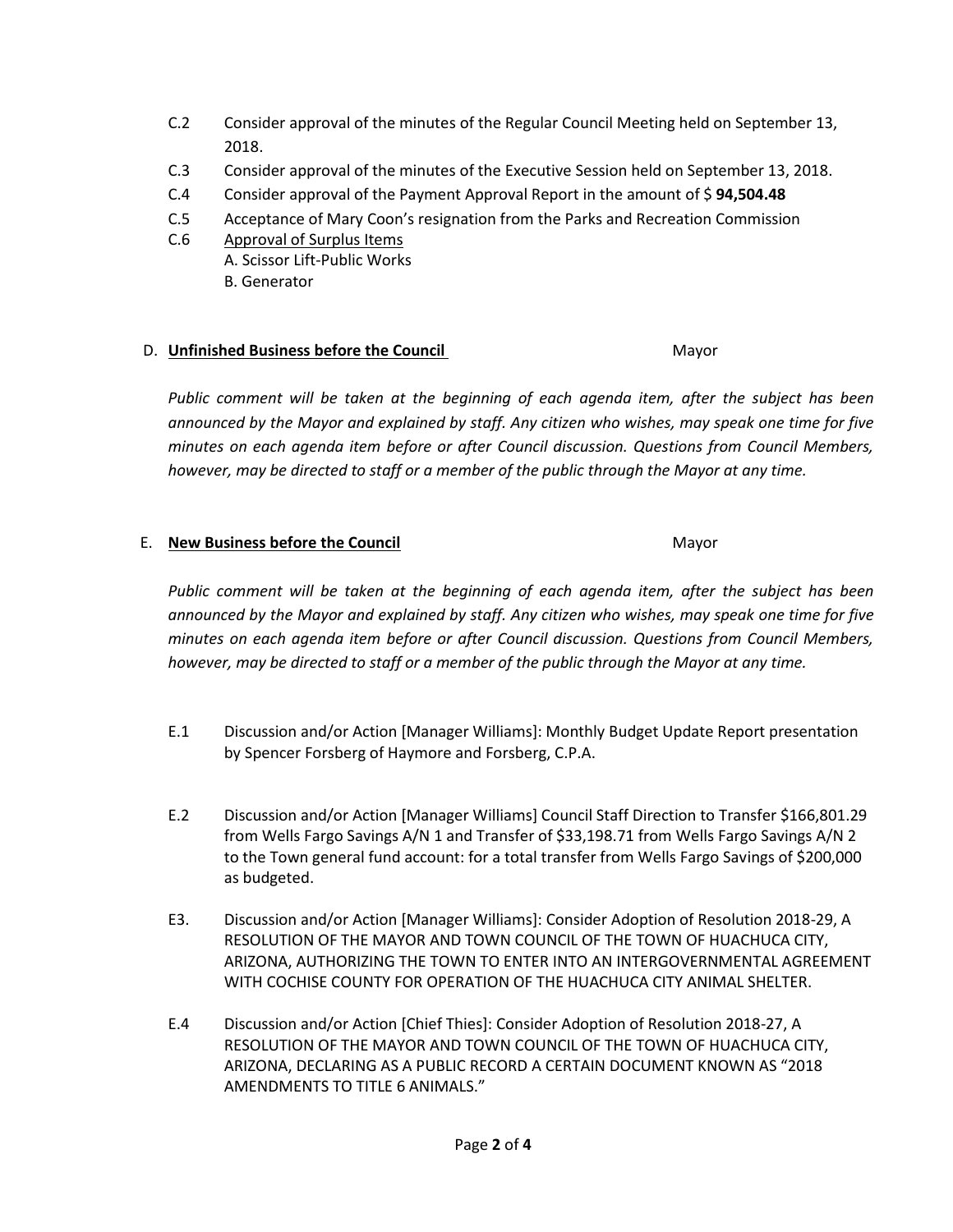- E.5 Discussion and/or Action [Chief Thies]: Required Second Reading and Adoption of 2018- 23, AN ORDINANCE OF THE MAYOR AND COUNCIL OF THE TOWN OF HUACHUCA CITY, ARIZONA, ADOPTING AMENDMENTS TO THE TOWN CODE, TITLE 6 "ANIMALS," WHICH AMENDMENTS PROVIDE FOR SPECIFIC AND VARYING PENALTIES FOR VIOLATIONS OF THE TOWN'S ANIMAL CODE.
- E.6 Discussion and/or Action [Chief Thies]: Required Second Reading and Adoption of 2018- 24, AN ORDINANCE OF THE MAYOR AND COUNCIL OF THE TOWN OF HUACHUCA CITY, ARIZONA, AMENDING THE TOWN CODE, TITLE 1, CHAPTER 1.05 "GENERAL PROVISIONS", SECTION 1.05.110 "PENALTY," TO CLARIFY THAT NOT ALL VIOLATIONS OF THE TOWN CODE ARE MISDEMEANORS AND THAT SPECIFIC PENALTY PROVISIONS MIGHT BE PROVIDED THROUGHOUT THE CODE.
- E.7 Discussion and/or Action [Manager Williams] Consider Approval of Bus Line Program Proposed Changes.
- E.8 Discussion and/or Action [Manager Williams] Consider Adoption of Resolution 2018-24, A RESOLUTION OF THE MAYOR AND TOWN COUNCIL OF THE TOWN OF HUACHUCA CITY, ARIZONA, ESTABLISHING A BUS FARE SCHEDULE.
- E9. Discussion and/or Action [Manager Williams] Approval of AMRRP Risk Pool Policy Payment in the amount of \$24,900.
- E.10 Discussion and/or Action [Manager Williams] Consider Adoption of the Huachuca City Council Code of Ethics.
- E.11 Discussion and/or Action [Manager Williams] Council Staff Direction to Begin 60 Day Process for Fees to Rent the Town Senior Center Facility.
- E.12 Discussion and/or Action [Manager Williams] First Reading of Ordinance 2018-22, AN ORDINANCE OF THE MAYOR AND COUNCIL OF THE TOWN OF HUACHUCA CITY, ARIZONA, AMENDING THE TOWN CODE CHAPTER 2.85 "TOWN FACILITY USE POLICY", SECTION 2.85 "CHARGES" AND CHAPTER 10.30 "PARKS, RECREATION, AND TRANSPORTATION FACILITIES," SECTION 10.30.330 "USE OF COMMUNITY CENTER" TO REMOVE THE OPTION FOR CERTAIN PRIVATE ORGANIZATIONS TO USE TOWN FACILITIES FREE OF CHARGE AND TO ALLOW THE TOWN TO RENT THE TOWN SENIOR CENTER.
- E.13 Discussion and/or Action [Manager Williams] Council staff direction to sell the 2018 KME Interface Pumper Wildland Truck with all associated gear for not less than \$304,316.68. This Action could include having a buyer or lessor assume the loan and take over the current annual wildland truck payments of \$43,883.79.
- E.14 Discussion and/or Action [Mayor Taylor] Council Staff Direction to Initiate Recruiting Members for a Memorial Review Board, as Authorized by Huachuca City Town Code Chapter 2.120.